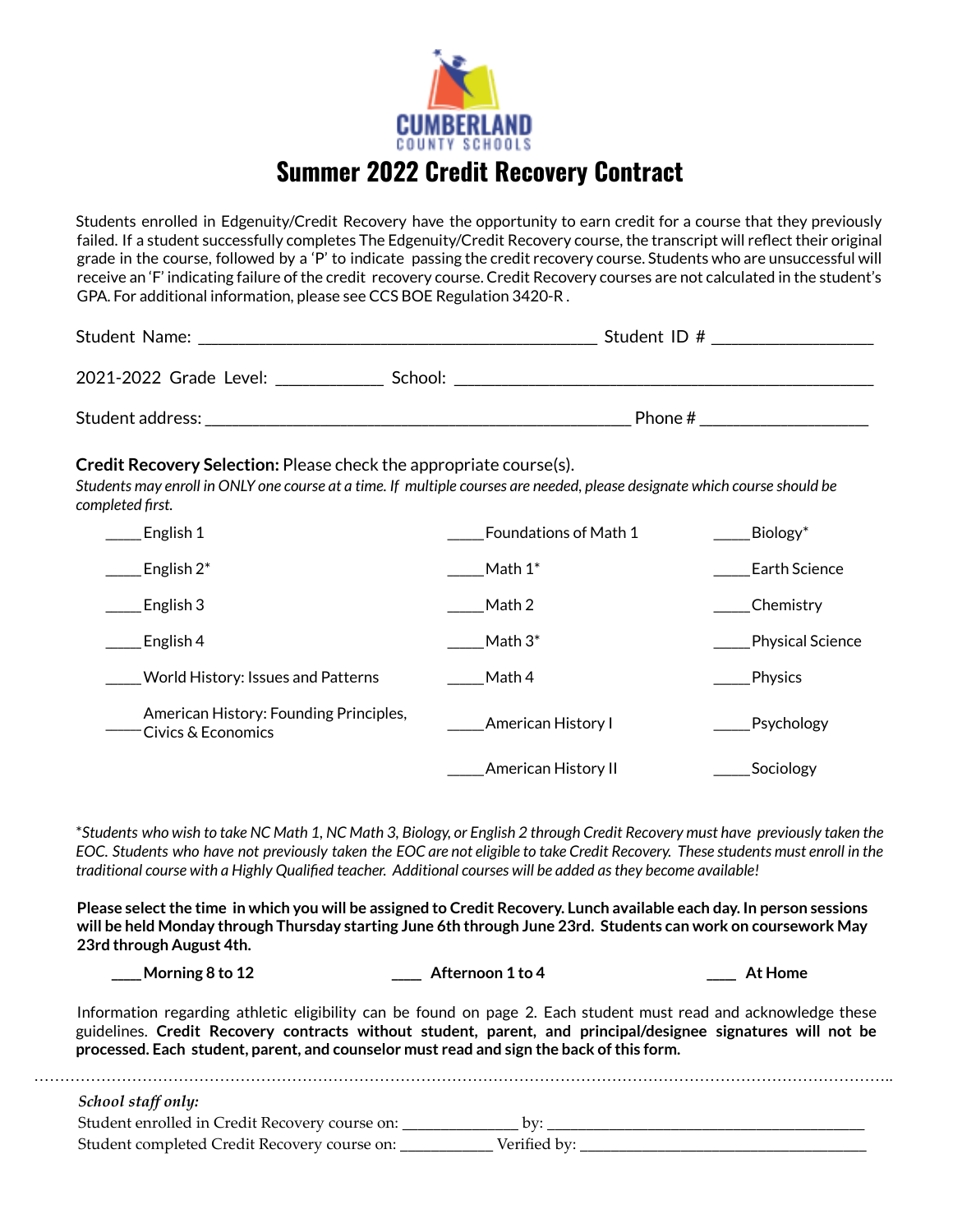# **Credit Recovery and Athletics**

Credit Recovery through Edgenuity is a program in which students have the opportunity to earn credit for a course that they have previously failed. If a student is successful in Edgenuity, the transcript will reflect their original grade in the course, followed by a "P" to indicate passing the  $c$ redit recovery course. *Credit Recovery courses do not impact student GPA.* 

#### **Athletic Eligibility**

In Cumberland County Schools, coursework and/or a numerical average in Credit Recovery cannot be used to calculate GPA for athletic eligibility purposes. The only way that Credit Recovery can impact athletic eligibility is in the case of promotion or grade placement. Under no circumstances will a numerical average in Credit Recovery be used to calculate student GPA for athletic eligibility.

#### **NCAA Eligibility Center**

If a student potentially needs to meet the NCAA Eligibility requirement for participation in college athletics, he/she should not be enrolled in Credit Recovery. This student must be enrolled in the full course with a highly qualified teacher. For more information about NCAA Eligibility, contact your school counselor.

#### **Please read and initial the appropriate statement below.**

| (Student initials)                      | I am <b>NOT</b> a student-athlete. The information regarding athletic                                                                                                                                                                                                                                                                                                                                                                                                                                   |
|-----------------------------------------|---------------------------------------------------------------------------------------------------------------------------------------------------------------------------------------------------------------------------------------------------------------------------------------------------------------------------------------------------------------------------------------------------------------------------------------------------------------------------------------------------------|
| (Parent initials)                       | eligibility does not apply to my situation.                                                                                                                                                                                                                                                                                                                                                                                                                                                             |
| (Student initials)<br>(Parent initials) | I am a student-athlete. I have read and understand that taking Credit<br>Recovery will not impact Grade Point Average (GPA) and will not be<br>used as a factor when determining eligibility for athletics in<br>Cumberland County Schools. Credit Recovery may only impact<br>eligibility in the case of promotion and/or grade placement.<br>Furthermore, I understand that participation in Credit Recovery may<br>impact my ability to meet NCAA Eligibility requirements for college<br>athletics. |

**The signatures below indicate that both my child and I understand the impact on both CCS athletic eligibility and NCAA Eligibility.**

| Student signature: _ | Date: |
|----------------------|-------|
| Parent signature:    | Date: |